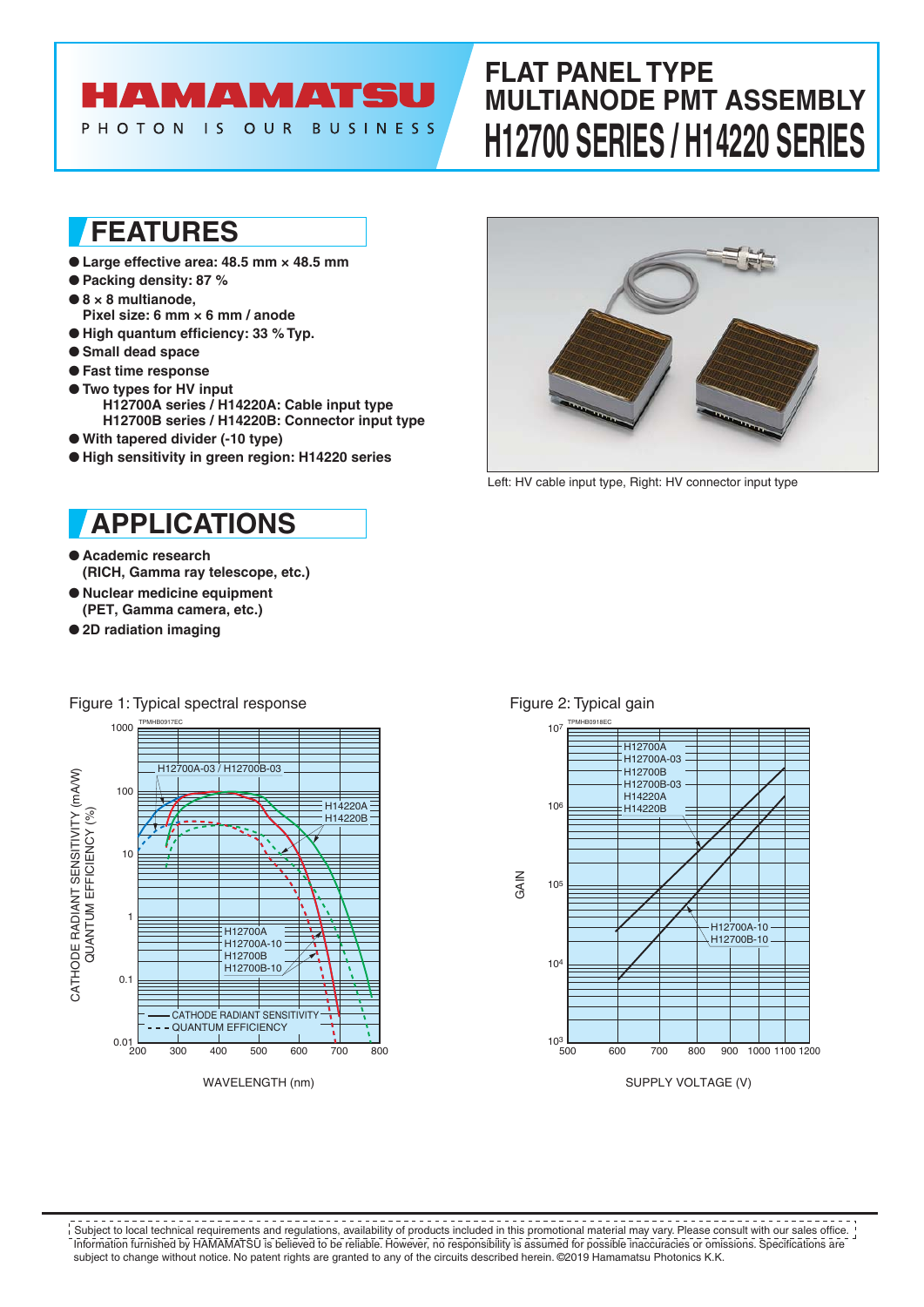## **SPECIFICATIONS**

|                |               | <b>Spectral response</b>          | $\circledA$                                 | $\circledR$               | $\circled{c}$                                 |                                                                       | <b>Maximum ratings</b>                                                |                                                          |      | <b>Cathode characteristics</b>                             |                                                                   |                                                         |
|----------------|---------------|-----------------------------------|---------------------------------------------|---------------------------|-----------------------------------------------|-----------------------------------------------------------------------|-----------------------------------------------------------------------|----------------------------------------------------------|------|------------------------------------------------------------|-------------------------------------------------------------------|---------------------------------------------------------|
| Type No.       | Range<br>(nm) | <b>Peak</b><br>wavelength<br>(nm) | <b>Photo-</b><br><b>cathode</b><br>material | <b>Window</b><br>material | <b>Dynode</b><br><b>structure</b><br>/ Stages | <b>Supply</b><br>voltage<br>between<br>anode<br>and<br>cathode<br>(V) | <b>Average</b><br>anode<br>output<br>current<br>in total<br>$(\mu A)$ | <b>Divider</b><br>current<br>at<br>$-1100V$<br>$(\mu A)$ | Min. | Luminous $^\circledR$<br>Typ.<br>$ (\mu A/Im) (\mu A/Im) $ | $Blue^{\circledR}$<br>sensitivity<br>index<br>$(CS 5-58)$<br>Typ. | <b>Anode tol</b><br>cathode<br>supply<br>voltage<br>(V) |
| <b>H12700A</b> | 300 to 650    | 380                               | BA                                          | κ                         | MC/10                                         | $-1100$                                                               | 100                                                                   | 225                                                      | 60   | 95                                                         | 12                                                                | $-1000$                                                 |
| H12700B        | 300 to 650    | 380                               | BA                                          | κ                         | MC/10                                         | $-1100$                                                               | 100                                                                   | 225                                                      | 60   | 95                                                         | 12                                                                | $-1000$                                                 |
| H12700A-03     | 185 to 650    | 380                               | BA                                          | U                         | MC/10                                         | $-1100$                                                               | 100                                                                   | 225                                                      | 60   | 95                                                         | 12                                                                | $-1000$                                                 |
| H12700B-03     | 185 to 650    | 380                               | BA                                          | U                         | MC/10                                         | $-1100$                                                               | 100                                                                   | 225                                                      | 60   | 95                                                         | 12                                                                | $-1000$                                                 |
| H12700A-10     | 300 to 650    | 380                               | BA                                          | Κ                         | MC/10                                         | $-1100$                                                               | 100                                                                   | 225                                                      | 60   | 95                                                         | 12                                                                | $-1000$                                                 |
| H12700B-10     | 300 to 650    | 380                               | <b>BA</b>                                   | Κ                         | MC/10                                         | $-1100$                                                               | 100                                                                   | 225                                                      | 60   | 95                                                         | $12 \overline{ }$                                                 | $-1000$                                                 |
| <b>H14220A</b> | 300 to 700    | 420                               | BA                                          | κ                         | MC/10                                         | $-1100$                                                               | 100                                                                   | 225                                                      | 110  | 130                                                        | 13                                                                | $-1000$                                                 |
| H14220B        | 300 to 700    | 420                               | BA                                          | κ                         | MC/10                                         | $-1100$                                                               | 100                                                                   | 225                                                      | 110  | 130                                                        | 13                                                                | $-1000$                                                 |

**NOTE:** A BA: Bialkali

B K: Borosilicate glass, U: UV glass

C MC: Metal channel

D The light source is a tungsten filament lamp operated at a distribution temperature of 2856 K. Supply voltage is 150 volts between the cathode and all other electrodes connected together as anode.

E The value is cathode output current when a blue filter(CS 5-58 polished to 1/2 stock thickness) is interposed between the light source and the tube under the same condition as Note D.

F Measured with the same light source as Note D and with the anode-to-cathode supply voltage and voltage distribution ratio shown in Table 1 below.

 $\widehat{\mathbb{G}}$  Measured with the same supply voltage and voltage distribution ratio as Note  $\widehat{\mathbb{F}}$  after 30 minute storage in darkness.

 $\oplus$  Those are test data when a signal from a central channel (P28) of 64 anodes is used, while all photocathode are illuminated by pulsed light source. J The rise time is the time for the output pulse to rise from 10 % to 90 % of the peak amplitude when the whole photocathode is illuminated by a delta function light pulse.

K The electron transit time is the interval between the arrival of delta function light pulse at the entrance window of the tube and the time when the anode output reaches the peak amplitude. In measurement, the whole photocathode is illuminated.

L Also called transit time jitter. This is the fluctuation in electron transit time between individual pulses in the single photoelectron event, and defined as the FWHM of the frequency distribution of electron transit time.

### **Table 1: Voltage distribution ratio and supply voltage**

| -                     |  |     |     |     |     | . | -   |                 |                 |     |     |                 |     |     |    |          |  |
|-----------------------|--|-----|-----|-----|-----|---|-----|-----------------|-----------------|-----|-----|-----------------|-----|-----|----|----------|--|
| Electrodes            |  | ⊃∨′ |     | Dv2 | Dv3 |   | Dv4 | Dv <sub>5</sub> | Dv <sub>6</sub> | Dv. | Dy8 | D <sub>v9</sub> | Dv1 | 10  | GR |          |  |
| Standard divider type |  | -   |     |     |     |   |     |                 |                 |     |     |                 |     |     |    | U.5      |  |
| Tapered divider type  |  | 2.4 | ے ، |     |     |   |     |                 |                 |     |     |                 | .   | ບ.ບ |    | ∽<br>v.J |  |

Supply voltage: -1000 V, K: Cathode, Dy: Dynode, GR: Guard ring P: Anode

| Figure 3: Anode uniformity |
|----------------------------|
| (Example)                  |

| P <sub>1</sub> |                 |    |    |    |    |    | P <sub>8</sub> |  |                |  |  |  |
|----------------|-----------------|----|----|----|----|----|----------------|--|----------------|--|--|--|
|                |                 |    |    |    |    |    |                |  |                |  |  |  |
| 73             | 71              | 68 | 66 | 71 | 68 | 80 | 76             |  | P <sub>8</sub> |  |  |  |
| 83             | 78              | 76 | 75 | 81 | 82 | 91 | 88             |  |                |  |  |  |
| 80             | 77              | 79 | 77 | 82 | 92 | 94 | 95             |  |                |  |  |  |
| 74             | 73              | 77 | 72 | 82 | 91 | 96 | 100            |  |                |  |  |  |
| 68             | 69              | 73 | 77 | 80 | 87 | 92 | 97             |  |                |  |  |  |
| 57             | 64              | 73 | 76 | 76 | 81 | 87 | 91             |  |                |  |  |  |
| 57             | 60              | 60 | 68 | 66 | 71 | 84 | 79             |  |                |  |  |  |
| 52             | 56              | 51 | 62 | 58 | 57 | 69 | 62             |  | $V_{P64}$      |  |  |  |
|                | <b>TOP VIEW</b> |    |    |    |    |    |                |  |                |  |  |  |

SUPPLY VOLTAGE: -1000 V LIGHT SOURCE: TUNGSTEN LAMP with BLUE FILTER

(DC LIGHT) SPOT ILLUMINATION (APERTURE SIZE): 6 mm square on each channel

### Figure 4: Anode cross-talk (Example)



SUPPLY VOLTAGE: -1000 V LIGHT SOURCE: TUNGSTEN LAMP with BLUE FILTER (DC LIGHT)<br>FIBER SIZE: φ1.0 mm (Kuraray: Clear Fiber NA=0.72)

TPMHB0919EA TPMHB0920EA

Figure 5: Single photon counting (Example)



PULSE HEIGHT / CHANNEL NUMBER (ch)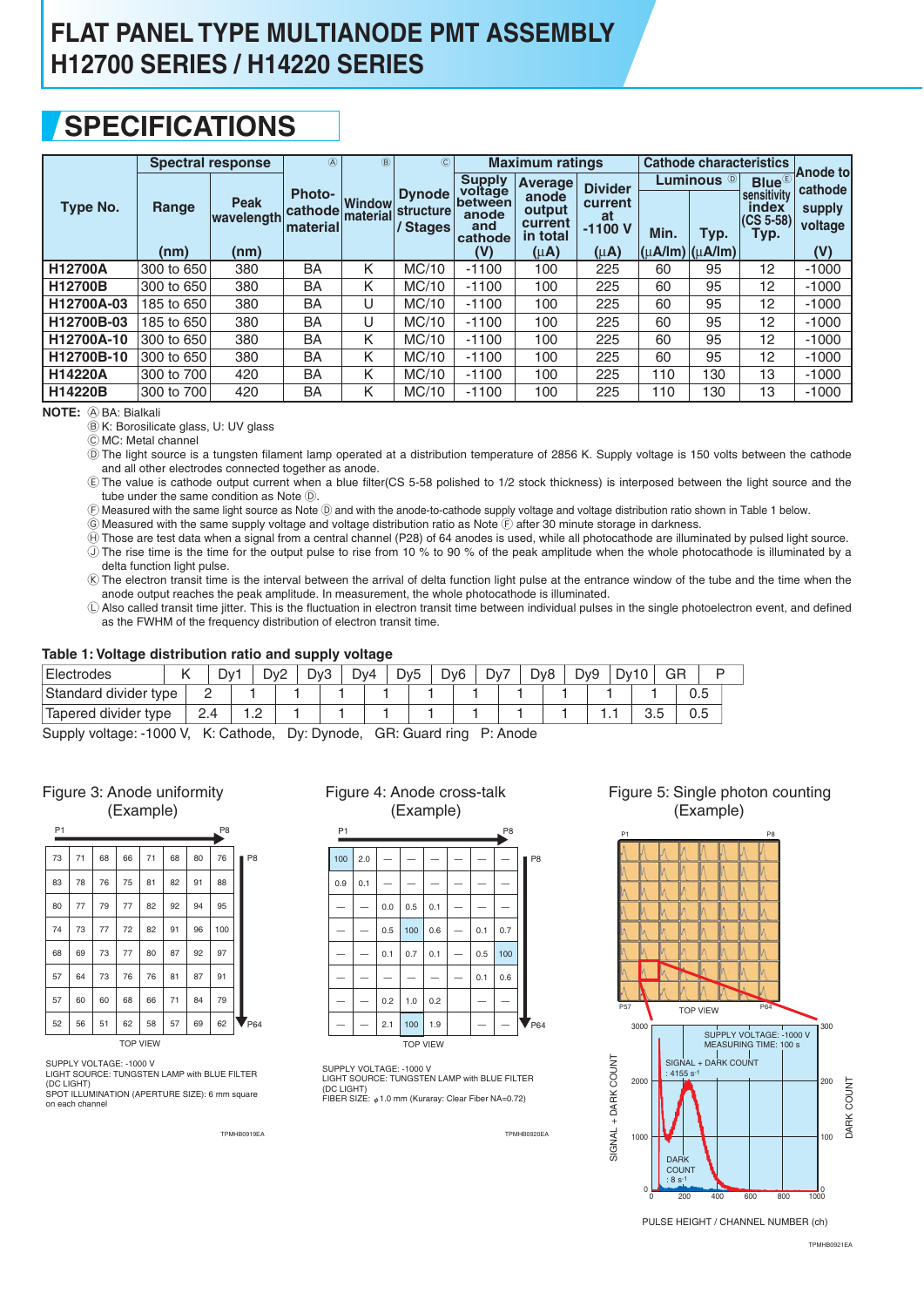

|                           |                                                                                  | <b>Anode characteristics</b> | <b>Uniformity</b><br><b>Pulse</b> |                                                                               |                 |      |                            |                               |                                |                |      |            |                 |  |
|---------------------------|----------------------------------------------------------------------------------|------------------------------|-----------------------------------|-------------------------------------------------------------------------------|-----------------|------|----------------------------|-------------------------------|--------------------------------|----------------|------|------------|-----------------|--|
|                           | $\circled{F}$<br>Luminous $\circledcirc$<br>$\circled{6}$<br><b>Dark current</b> |                              |                                   | $\circled{6}$<br>$\circled{H}$<br><b>Time response</b><br><b>Dark current</b> |                 |      |                            |                               | linearity                      | between        |      |            |                 |  |
|                           |                                                                                  | Gain                         | per channel                       |                                                                               | in total        |      | $\circledR$<br><b>Rise</b> | $\circledR$<br><b>Transit</b> | Transit <sup>(1)</sup><br>time | per<br>channel |      | each anode | <b>Type No.</b> |  |
|                           |                                                                                  |                              |                                   |                                                                               |                 |      | time                       | time                          | spread                         | 12%            |      |            |                 |  |
| Min.                      | Typ.                                                                             | Typ.                         | Typ.                              | Max.                                                                          | Typ.            | Max. | Typ.                       | Typ.                          | Typ.                           | deviation1     | Typ. | Max.       |                 |  |
| $ $ (A/lm) $ $ (A/lm) $ $ |                                                                                  |                              | (nA)                              | (nA)                                                                          | (nA)            | (nA) | (ns)                       | (ns)                          | (ns)                           | (mA)           |      |            |                 |  |
|                           | 140                                                                              | $1.5 \times 10^{6}$          | 0.1                               |                                                                               | 6               | 50   | 0.52                       | 4.9                           | 0.35                           | 0.8            | 1:2  | 1:3        | <b>H12700A</b>  |  |
|                           | 140                                                                              | $1.5 \times 10^{6}$          | 0.1                               |                                                                               | 6               | 50   | 0.52                       | 4.9                           | 0.35                           | 0.8            | 1:2  | 1:3        | H12700B         |  |
| —                         | 140                                                                              | $1.5 \times 10^{6}$          | 0.1                               |                                                                               | 6               | 50   | 0.52                       | 4.9                           | 0.35                           | 0.8            | 1:2  | 1:3        | H12700A-03      |  |
| —                         | 140                                                                              | $1.5 \times 10^{6}$          | 0.1                               |                                                                               | 6               | 50   | 0.52                       | 4.9                           | 0.35                           | 0.8            | 1:2  | 1:3        | H12700B-03      |  |
|                           | (60)                                                                             | $(0.6 \times 10^6)$          | (0.1)                             |                                                                               | (6)             | (50) | (0.52)                     | (4.9)                         | (0.35)                         | (3)            | 1:2  | 1:3        | H12700A-10      |  |
| —                         | (60)                                                                             | $(0.6 \times 10^6)$          | (0.1)                             |                                                                               | (6)             | (50) | (0.52)                     | (4.9)                         | (0.35)                         | (3)            | 1:2  | 1:3        | H12700B-10      |  |
|                           | 200                                                                              | $1.5 \times 10^{6}$          | 0.1                               |                                                                               | 12              | 60   | 0.52                       | 4.9                           | 0.35                           | 0.8            | 1:2  | 1:3        | <b>H14220A</b>  |  |
|                           | 200                                                                              | $1.5 \times 10^{6}$          | 0.1                               |                                                                               | 12 <sup>2</sup> | 60   | 0.52                       | 4.9                           | 0.35                           | 0.8            | 1:2  | 1:3        | H14220B         |  |

( ): Measured with the special voltage distribution ratio (Tapered divider) shown in Table 1 bellow.





### Figure 7: Internal circuit